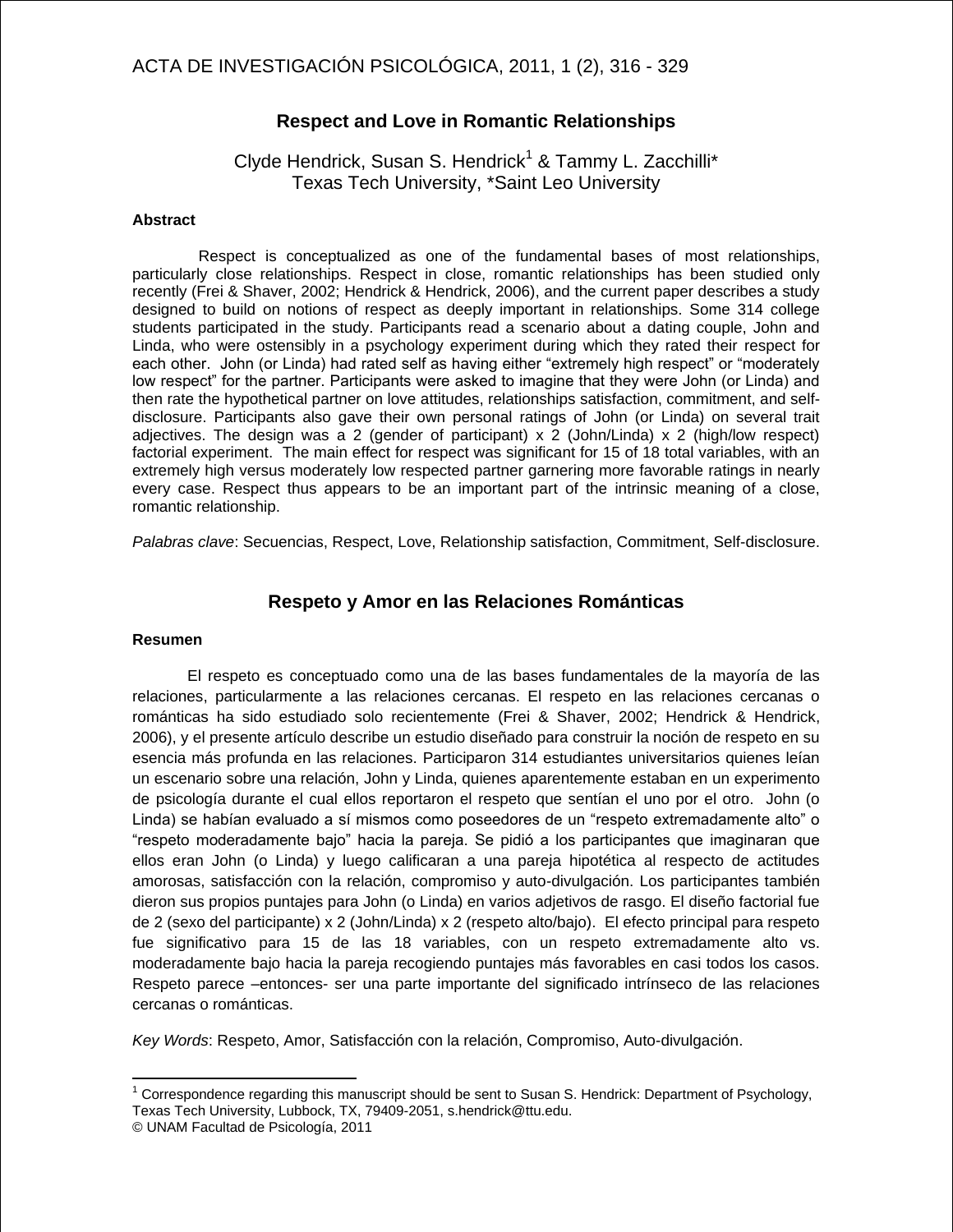# **The Nature of Respect in Close Relationships**

 What is respect? The definition depends on the setting and type of relationship, which is why dictionaries typically offer several alternate definitions of respect. The definitions most applicable to close, romantic relationships appear to reflect regard, admiration, and appreciation of the worthiness of another person. In writing about intimate relationships, a psychotherapist (Alper, 2005) targeted respect as a core condition of intimacy. "Respect ... basically means regarding ... someone as worthy of investing one's time and energy" (p. 7, emphasis in original). Respect is an important aspect of human relating, both in intimate, personal relationships and in more formal role relationships, where respect is part of interpersonal civility. In fact it is implicitly tied to nearly all relationships (e.g., partner, family, friends).

# **Philosophical Considerations of Respect**

Simon (2007) provided a valuable distinction between two kinds of respect, vertical respect and horizontal respect. Horizontal respect means equality or mutuality within a group of people, whereas vertical respect means difference on some defined status dimension. For most of recorded history, humans were organized vertically, with masses of people at the bottom and a small group of ruling elite at the top. This approach to social life was so pervasive that even organized religions formed in this way.

 Against this historical backdrop, Immanuel Kant (1724-1804) brought about a veritable revolution in thinking about morality and ethics, as he did in other knowledge domains as well. In brief, Kant developed several versions of what is called the Categorical Imperative of moral behavior. Perhaps the most popular version is found in Kant (1785/1998) as follows: "So act that you use humanity, *whether in your own person or in the person of any other, always at the same time as an end, and never merely as a means*‖ ([italics in original], p. 38). Kant believed that only persons are ends-in-themselves, and they are so because persons are rational beings, capable of setting their own ends and therefore capable of engaging in moral behavior. Kant's notion of an end-in-itself is something that is of supreme worth; its worth is absolute and does not have "degrees" of worthiness. This supreme worth is called "dignity," and only persons have it. The only proper behavior toward persons who have inherent dignity is respect. Thus only persons deserve respect, and all persons deserve respect equally, a strong implication of Kant's theory of morality.

 Although one area of philosophical research has attempted to classify various types of respect, there is a growing consensus that the various classifications can be reduced to two basic kinds of respect specified by Darwall (1977): *Recognition* respect and *appraisal* respect. Recognition respect, as applied to people, is the basic respect owed to all persons simply because of the fact that they are human beings. It is thus unconditional. Appraisal respect is paid to some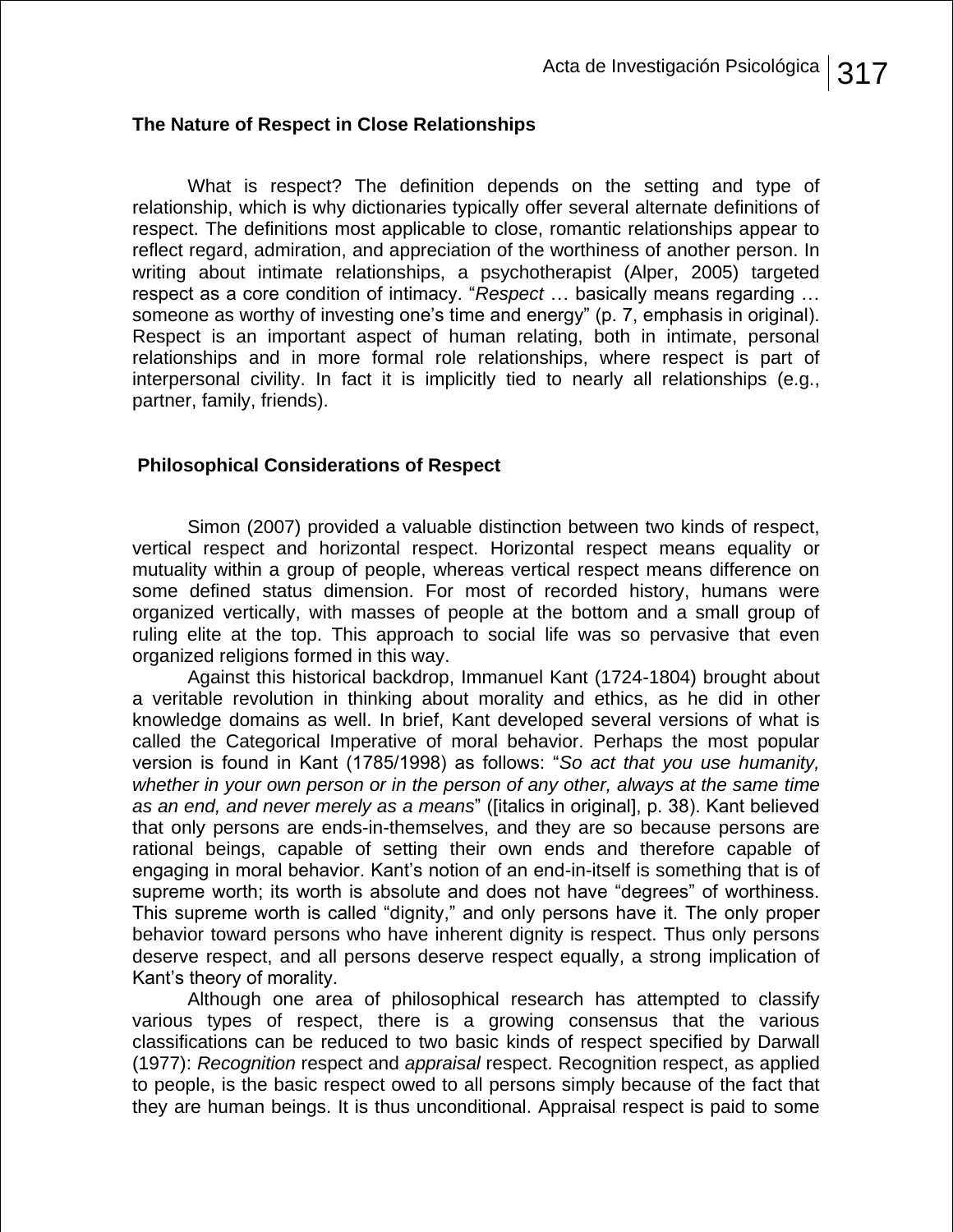trait, attribute, role, or behavior that a person possesses or displays, and is thus conditional. Recognition respect is very consistent with Kant's notions of persons as "ends-in-themselves, whereas appraisal respect is more akin to persons as ―means.‖

 It seems apparent that respect is fundamental to human relating and that horizontal respect, linked with the view of persons as ends-in-themselves and consistent with recognition respect as described by Darwall (1977), is a major component of the mutuality inherent in truly intimate relationships. As noted earlier, respect is tied to nearly all relationships, and it may function as a ground for positive relationships in general. As a basic ground, it is easy to assume respect's presence, and thus ignore it as a topic for serious research. If respect grounds relationships, perhaps respect also grounds personal identity in modern life.

This thesis is explored by philosopher Charles Taylor (1989). Elaboration of the modem concept of respect in relation to the concept of self is complex. Taylor's thesis is that humans have slowly developed a basic "respect for the life, integrity, and well-being, even flourishing, of others" (p. 4). There is a tendency toward universalization of respect to all other humans, a tendency that implies a set of natural rights. "To talk of universal, natural, or human rights is to connect respect for human life and integrity with the notion of autonomy" (p. 12). Thus, growth in the importance of respect implies that persons are also autonomous agents. Taylor viewed two other features as flowing from the notion of an autonomous agent: avoidance of suffering, and a sense of dignity as an inherent property of the agent (consistent with Kant). Taylor also stressed the relational nature of the modern conception of self.

These specific changes in human moral conceptions of personhood required a movement from idealization of the elites to idealization of ordinary people, in Taylor's (1989) phrasing "the affirmation of ordinary life" (p. 13), in other words, the evolution of respect from vertical to horizontal (Simon, 2007). The importance of everyday life is firmly linked to societal growth of respect of persons for each other. "The sense of the importance of the everyday in human life, along with its corollary about the importance of suffering, colours our whole understanding of what it is truly to respect human life and integrity" (Taylor, p. 14).

In an essay celebrating the twenty-fifth anniversary of the *Journal of Social and Personal Relationships*, Steve Duck (2008) commented perceptively on the need to focus on everyday human relating. "Everyday life is actually a rather mysterious thing and not at all explained by the insistence that we study the spectacular, the unrepresentative or the unusual ..." (Duck, p. 194). Clearly Duck understands Taylor's point that an axial shift to ordinary everydayness had to occur before the complex of ideas of self, human rights, autonomy, and respect could emerge as components of a new moral compass for humanity. Linked to philosophical conceptions of respect are psychological conceptions.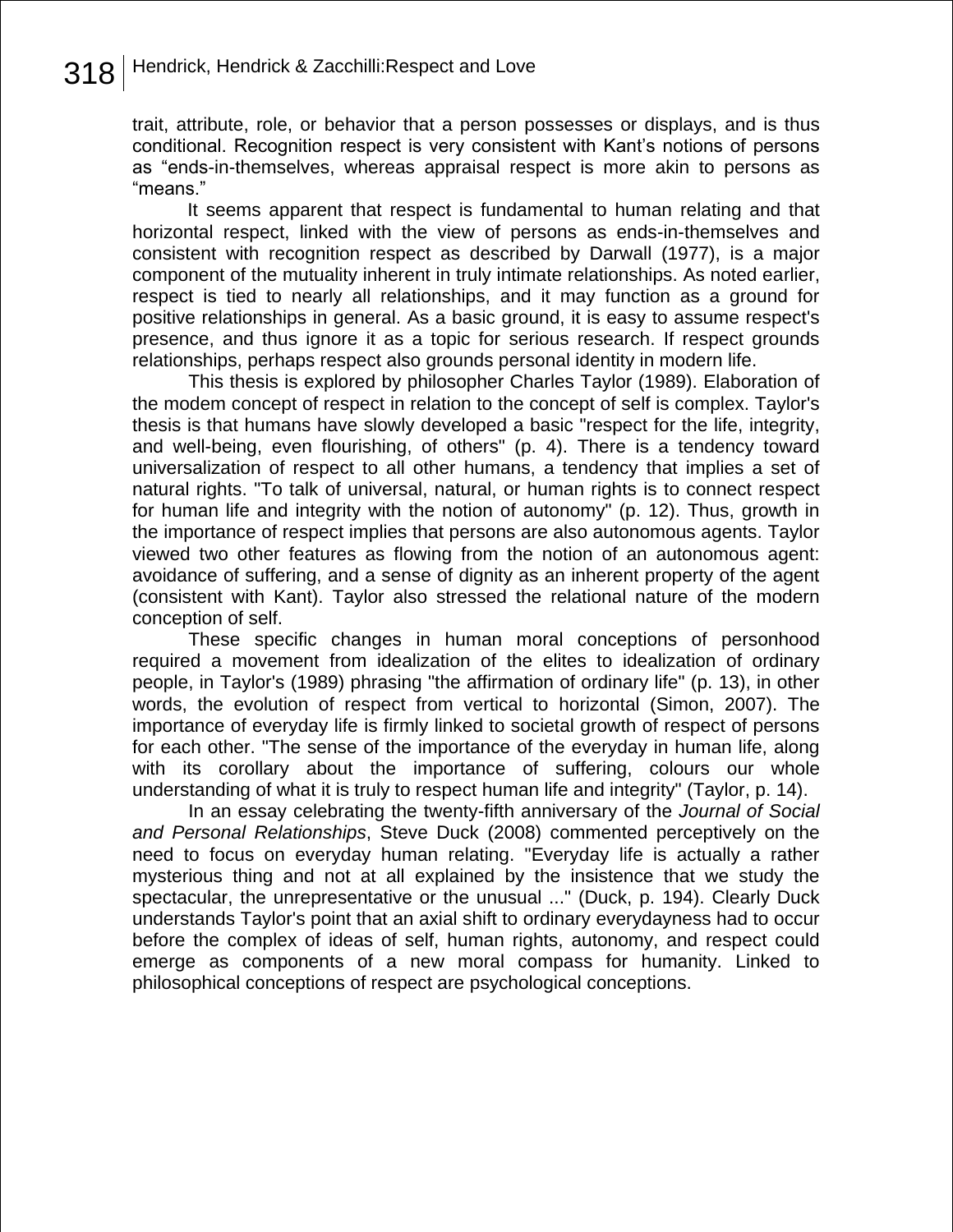# **Psychological Considerations of Respect**

 Social and behavioral scientists have commented on respect from several vantage points, though respect in romantic relationships has not necessarily been a primary focus. For example, Gaines (1994, 1996) studied the giving and denying of respect in cross-gender friendships, finding that respect was "expected" in both friendships and partnered relationships. The denial of respect was a surprisingly important negative behavior in friendships, and reciprocity of respect was very important in partnered relationships. In research examining factors in marital quality, Feeney, Noller, and Ward (1997) found five important dimensions of quality, one of which was respect. Scholars who work with couples clinically have also highlighted respect's significance. For example, Gottman (1994) commented that the majority of married couples want "just two things from their marriage  $-$  love and respect" (p. 18).

Anthropologist Jennifer Hirsch (2003) lived with and studied Mexican couples who resided in Mexico, the United States, and/or who traveled back and forth between the two countries (i.e., "transnational" couples). Respect (respeto) has long been a component of Mexican marriages, but it is a type of formal role respect for one's partner as "wife" or "husband" rather than a respect for the qualities of the person who occupies the role. It is more complex than mere formality, however, as Peck and Diaz-Guerrero (1967) discovered when assessing respect in Mexican, United States, and Border residents. "The American pattern was a relatively detached, self-assured equalitarianism. The Mexican pattern was one of close-knit, highly emotionalized, reciprocal dependence and dutifulness, within a firmly authoritarian framework" (p. 281). For Border residents, there was some "assimilative semi-acculturation of Mexican-Americans ... to the 'American' pattern. But there was also …certain acculturations of border Anglo-Americans to Mexican values" (pp. 281-282). Thus respeto has been far from a unidimensional construct. More recently, trust (confianza) has joined respeto in Mexican marriages. According to Hirsch, respeto intertwined with confianza could only occur alongside greater gender equality. "Respect ... comes into play among equals: to demand respect is to assert equality" (p. 106). This emphasis on equality is consistent with Peck and Diaz-Guerrero (1967) and echoes philosophers' discussions of human dignity and equality, as well as Simon's (2007) distinction between vertical and horizontal respect.

Most recently, Frei and Shaver (2002) employed several studies and methodologies to study respect, developing a 45-item measure entitled the ―Respect for Partner Scale.‖ This measure appears to focus largely on a partner's respectworthiness (somewhat similar to appraisal respect (Darwall, 1977). Interestingly, Frei and Shaver found considerable agreement across several ethnic groups on the central features of respect. Elements of the "universality" of respect were also found by Hendrick, Hendrick, and Logue (2010) in their overview of respect in families.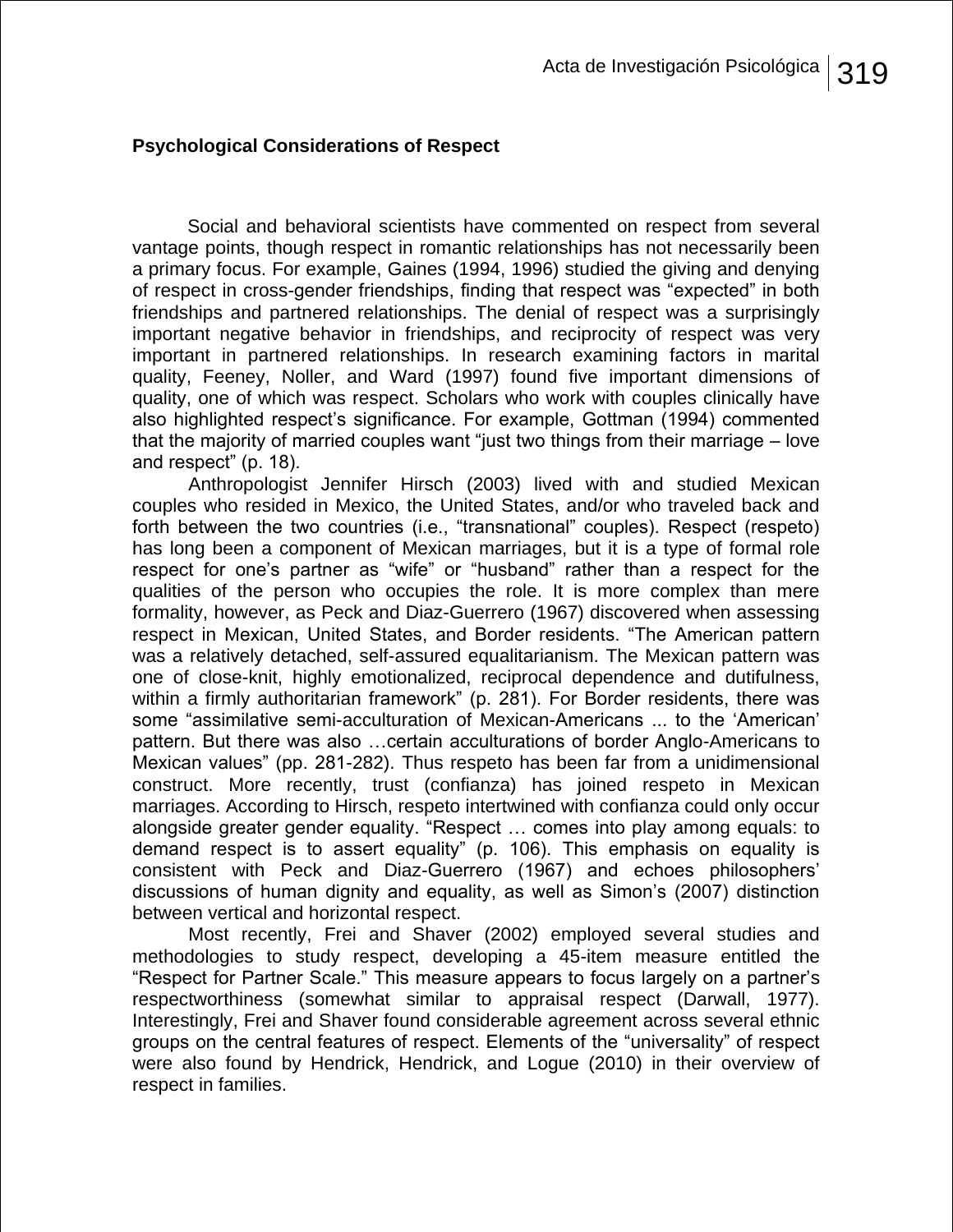Hendrick and Hendrick (2006) focused on how one displays respect for one's partner, disregarding the partner's worthiness of respect. They operationalized respect as having two overarching conceptual components: caring/supportiveness and equality/mutuality. Within these components were embedded Lawrence-Lightfoot's (2000) six themes of respect: Attention, Curiosity, Dialogue, Empowerment, Healing, and Self-respect. Across three studies, they developed a six-item scale assessing a person's respect for a romantic partner. The found that respect was correlated positively with a variety of positive relationship constructs (e.g., passionate and altruistic love, commitment) and concluded that respect is a powerful – if relatively unexplored – relational variable. Extending this nascent research area of respect in romantic relationships was the goal of the current study.

## **The Current Research**

If respect is an important factor in human relating, it is puzzling why it has been relatively neglected in relationship research. Perhaps its very importance, its necessary existence in relationships that are to succeed, is the reason it has been mentioned widely yet left relatively unexplored. Respect may just be assumed to be important in relationships and has therefore seemed unnecessary to study. In fact, research on *disrespect* has been more common, perhaps because disrespect ruptures the social order and catches people's attention.

We assume in broad outline that Taylor's (1989) analysis of the modern self as an object of intrinsic respect is correct. As such, the self has a web-like structure of natural rights: dignity, autonomy, and freedom from suffering. The right to receive respect becomes an implicit natural right of each self, and two selves in interaction are expected to treat each other respectfully.

This line of argument construes respect as part of the deep background of human relationships. As such, it is implicit, part of the everyday, taken-for-granted facets of ongoing human relations. How might this implicit nature of respect be demonstrated?.

One way to demonstrate an implicit social phenomenon is to break the rules as to how the relevant social interaction is supposed to be conducted. For example, two people in a romantic relationship would be expected to express respect for each other. What happens if that expectation is violated?

More specifically, if respect is intrinsic to a romantic relationship, what would happen if dating partners contemplating a future together were interviewed separately, and one of the two people claimed to have "moderately low respect" for the partner rather than "high respect?" This response of low respect breaks the symmetry of the expected "high respect" from both partners. Planning a future with someone that you have low respect for is jarring, because it appears to violate part of the meaning of having a close relationship partner (someone you *should* respect). How would we evaluate such a person, one who perhaps plans to marry the partner, but has moderately low respect for the partner? Further, how would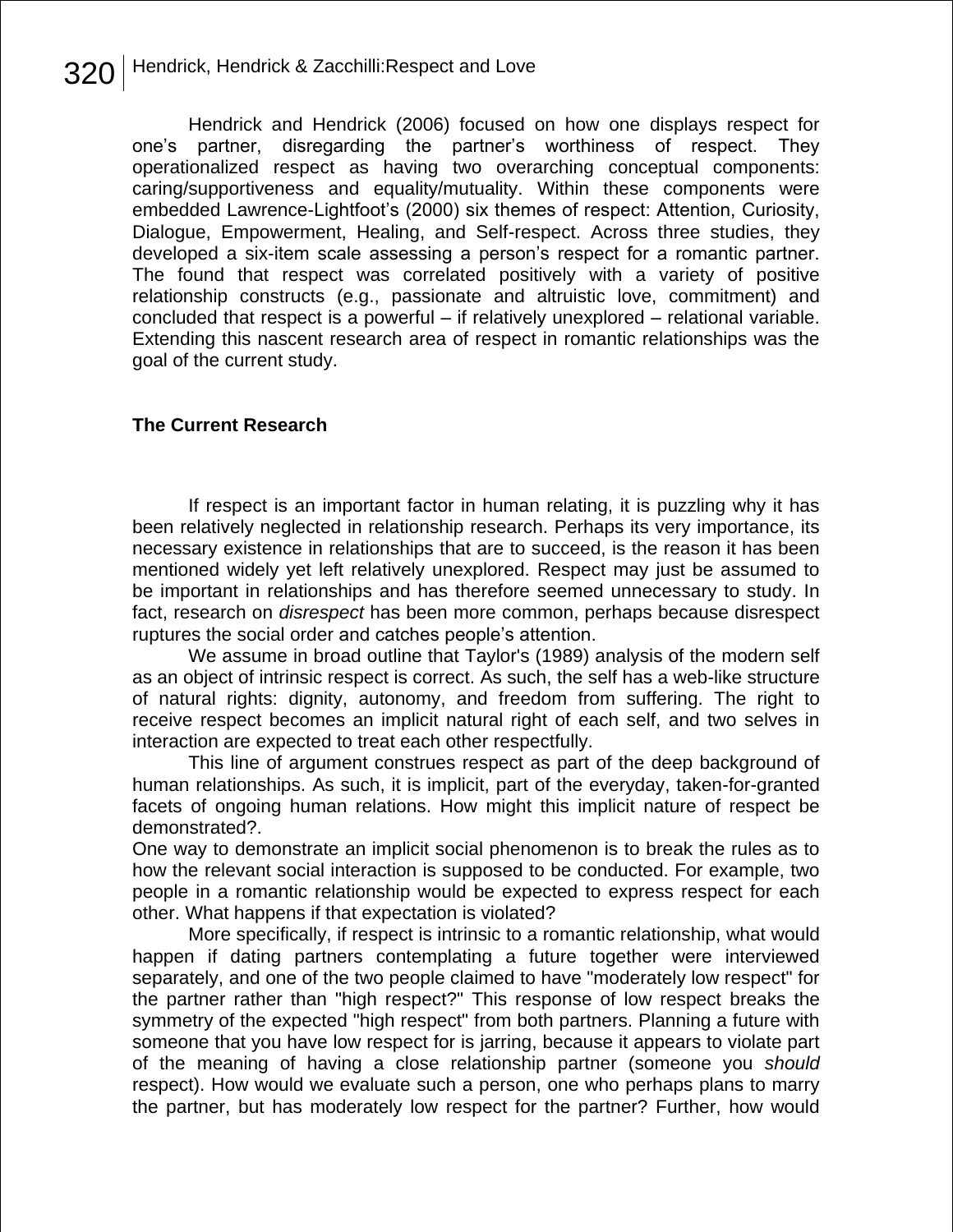such a person be expected to evaluate her or his partner? We hypothesized that such a person would evaluate the partner less positively on relational constructs as compared to a person who has high respect for the partner. The person showing a discordance between planning a future with and respecting the partner would also be expected to garner less positive or even negative trait attributions from an external observer.

A relevant question centers on the relational constructs and trait attributions that would likely be related to respect in romantic relationships. Based on previous research (Frei & Shaver, 2002; Hendrick & Hendrick, 2006), love styles, relationship satisfaction, commitment, and self-disclosure have all been found to correlated positively with respect. Thus, it was expected that these variables would be influenced by the level of respect that one romantic partner expressed for the other romantic partner.

In addition to the relationship variables, we expected that people would view someone who was planning a future with a partner for whom they expressed high respect would be viewed more positively on personality and behavioral trait ratings than someone who was planning a future with a partner for whom they had low respect. We thus employed both relational constructs and trait ratings to test the following hypotheses in an experiment that varied gender of participants (male/female), gender of a pseudo-stimulus person (female/male), and degree of respect the stimulus person claimed to hold for their partner (high/low). Because we had not found gender differences for respect in our previous work, nor had gender emerged as a powerful influence in other research on respect, hypotheses were proposed only for the respect factor. They were as follows (see Measures section for details regarding measures as well as sample items):

H1 Participants taking the role of a stimulus person rating the partner and who has "very high respect" for the partner will be significantly more endorsing of passionate love, friendship love, altruistic love, relationship satisfaction, commitment, and selfdisclosure than a stimulus person who expresses "moderately low respect" for the partner.

H2 Conversely, participants in the condition of "very high respect" for the partner will be significantly less endorsing of game-playing love than will participants in the condition of "moderately low respect" for the partner.

H3 Stimulus persons showing high respect for the partner will be rated by participants significantly more favorably on positive traits and significantly less negatively on negative traits than stimulus persons showing low respect for the partner.

## **Method**

## *Sample*

The sample consisted of 130 men and 184 women enrolled in introductory psychology at a large Southwestern university in the United States. Some 65% of the sample was aged 19 or less. European Americans comprised a majority of the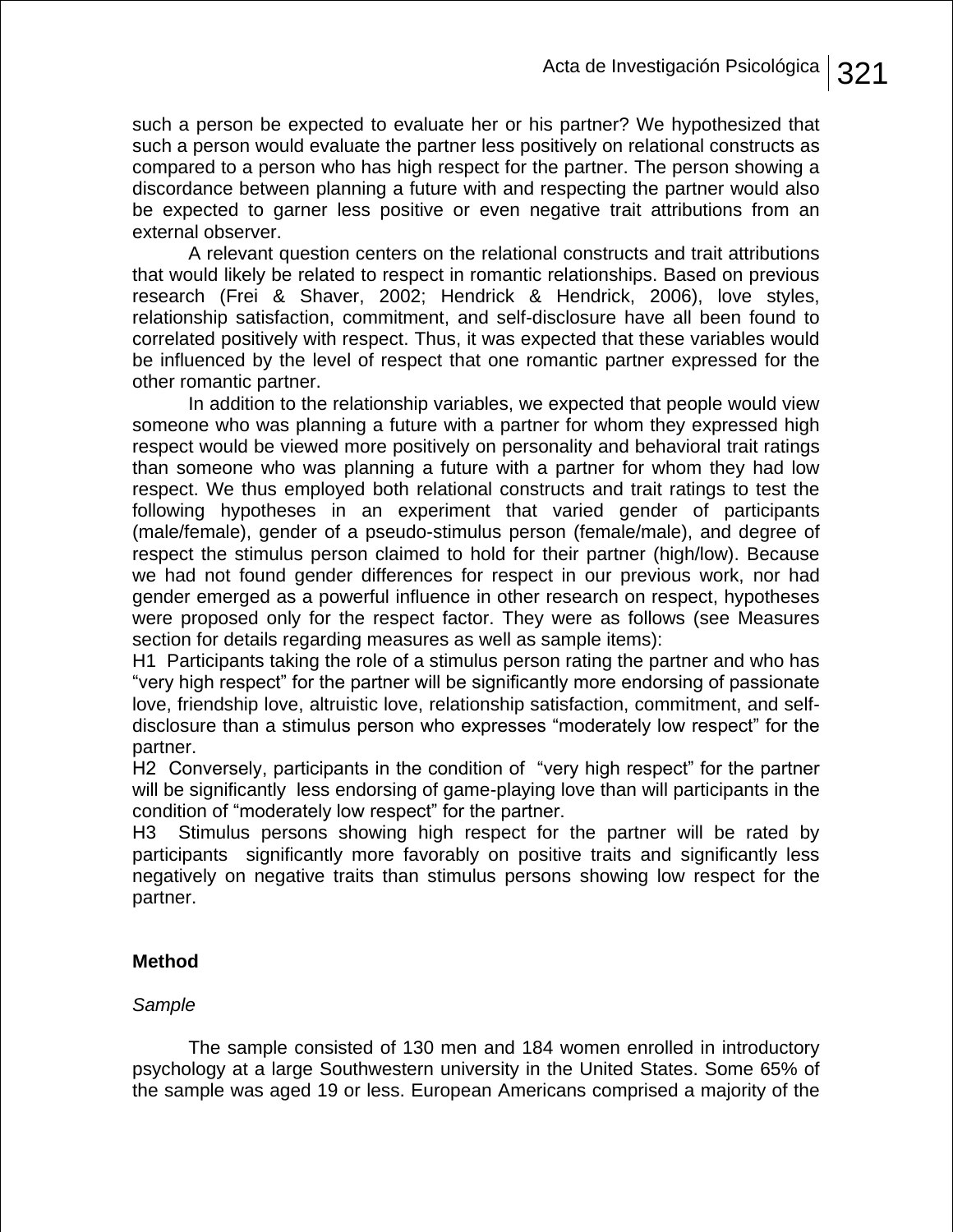sample (65%), with 11% Mexican American/Hispanic, 7% African American, 2% Asian or Pacific Islander, and 15% self-identifying as Other.

## *Procedures*

Design. The experiment was a 2 (participant gender) x 2 (stimulus person gender: John/Linda) x 2 (level of respect: extremely high or moderately low) factorial design. As noted, it was predicted that John's (or Linda's) partner would generally be rated more negatively when John (or Linda) claimed "moderately low respect" for the partner, as compared to the condition of "extremely high respect" for the partner. We used "moderately low respect" instead of "extremely low respect" because we assumed that the latter condition simply would not be credible.

On a random basis, participants were given one of four versions of a questionnaire within the constraint of equal allocations of the four versions. The cover page (Page 1) was entitled "The role of respect in close relationships" and gave the same general procedural instruction to everyone. Page 2 was entitled ―Couple Attitudes‖ and had four variations: The basic first paragraph introduced John and Linda, who were juniors in college and had been "dating seriously for about a year." They had met each other's parents and had talked about "a longterm future." John and Linda were in a psychology experiment together and completed a questionnaire that included an item that asked "How much do you respect your romantic partner?" Five response alternatives were given, ranging from extremely high respect to extremely low respect." Two manipulations were introduced at this point. The focus was on either John or Linda, and the script stated that John (or Linda) chose either "extremely high respect" or "moderately low respect" in reference to their romantic partner. In this way, the four versions of the questionnaire formed a 2 (stimulus person – John or Linda) x 2 (respect rating – high or low respect) portion of the total design. Thus, either John or Linda rated themselves as having extremely high or moderately low respect for the partner. Two types of ratings were requested of the research participants. For the first several relational measures, they were asked to "Pretend that you are John (or Linda). Then rate the following questions in terms of how you, John (or Linda) would answer the question, based on your relationship with Linda (or John)."

The second type of measure was a short list of trait ratings. Here, the participants were to take their own personal perspective and rate their stimulus person John (or Linda) on the traits provided.

## *Measures*

The measures the participants completed from the stimulus person's point of view included the following scales and alphas (pooled over all participants). The *Love Attitudes Scale: Short Form* (Hendrick, Hendrick, & Dicke, 1998) is a 24-tem scale with six four-item subscales. It is based on the longer Love Attitudes Scale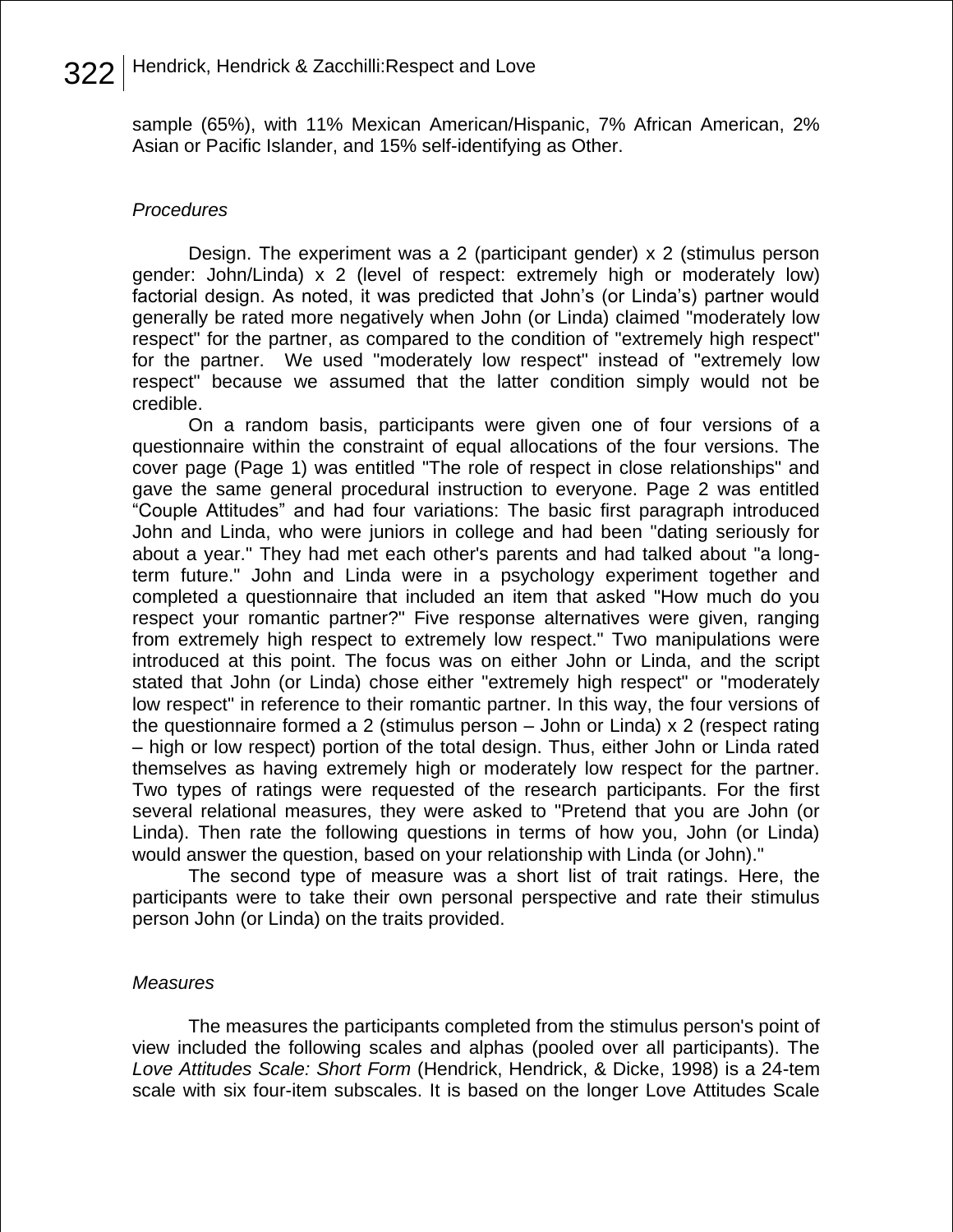(Hendrick & Hendrick, 1986). The Love Attitudes Scale was developed to measure the six major love styles proposed by Lee (1973). These include the following: Eros (alpha=.79) is a passionate, intense form of love that includes physical attraction yet seeks fidelity and open communication. "I feel that my partner and I were meant for each other" is a sample item. Ludus (alpha  $= .80$ ) is a type of love style that experiences love as a game in which partners avoid serious commitment and just have a good time together. "I believe that what my partner doesn't know about me won't hurt him/her" is a sample item. Storge (alpha  $= .86$ ) is love that grows slowly over time and is based on friendship and shared values. "Our friendship merged gradually into love over time" is a sample item. Pragma (alpha =  $.72$ ) is a practical form of love that looks for a partner who meets predetermined criteria of appropriateness. "An important factor in choosing my partner was whether he/she would be a good parent" is a sample item. Mania (alpha  $=$  .66) is a love style characterized by both possessiveness and dependence, and it may often be accompanied by somatic symptoms. "When my partner doesn't pay attention to me, I feel sick all over" is a sample item. Agape (alpha  $= .90$ ) is altruistic love that cares more for the partner than for the self. "I cannot be happy unless I place my partner's happiness before my own" is a sample item.

The *Relationship Assessment Scale* (Hendrick, 1988) is a seven-item measure of relationship satisfaction, with two items reverse-scored (alpha = .89). It was designed as a generic measure of relationship satisfaction so that it could be used with all types of romantic couples, not just married ones. Sample items are "How well does your partner meet your needs?" and "How many problems are there in your relationship?" (reverse-scored).

Four commitment items were drawn from Lund's (1985) much longer commitment scale and have been used by the first and second authors in a number of studies. Although commitment tends to be strongly correlated with satisfaction, the two constructs define somewhat different domains (alpha  $= .85$ ). Sample items include "How likely is it that your current relationship will be permanent?" and "How committed are you to this relationship?".

The *Self-Disclosure Index* (Miller, Berg, & Archer, 1983) is a ten-item scale measuring self-disclosure relevant to ten different topics (alpha = .91). The scale can vary the target person of the disclosure and so can be used to assess disclosure to a friend, sibling, parent, romantic partner, and the like. Sample topics of disclosure include "My worst fears" and "What is important to me in life."

At the top of each page of these measures, a prompt in large bold letters stated "Answer as John (Linda) would answer." All measures and items were scored on a 1-5 likert basis, so that the higher the score, the greater the endorsement of the scale/item. A last page of ratings asked participants to give their own personal judgment of the stimulus person, John or Linda. Participants were asked to rate John (Linda) on a five-point scale, ranging from Very low to Very high, on the trait adjectives of intelligent, friendly, gullible, warm, kind, sexual, and successful. These traits were selected to draw a variety of possible reactions. Another question asked for a rating on a five-point scale of how much the stimulus person loved the partner, and another question (also on a five-point scale) asked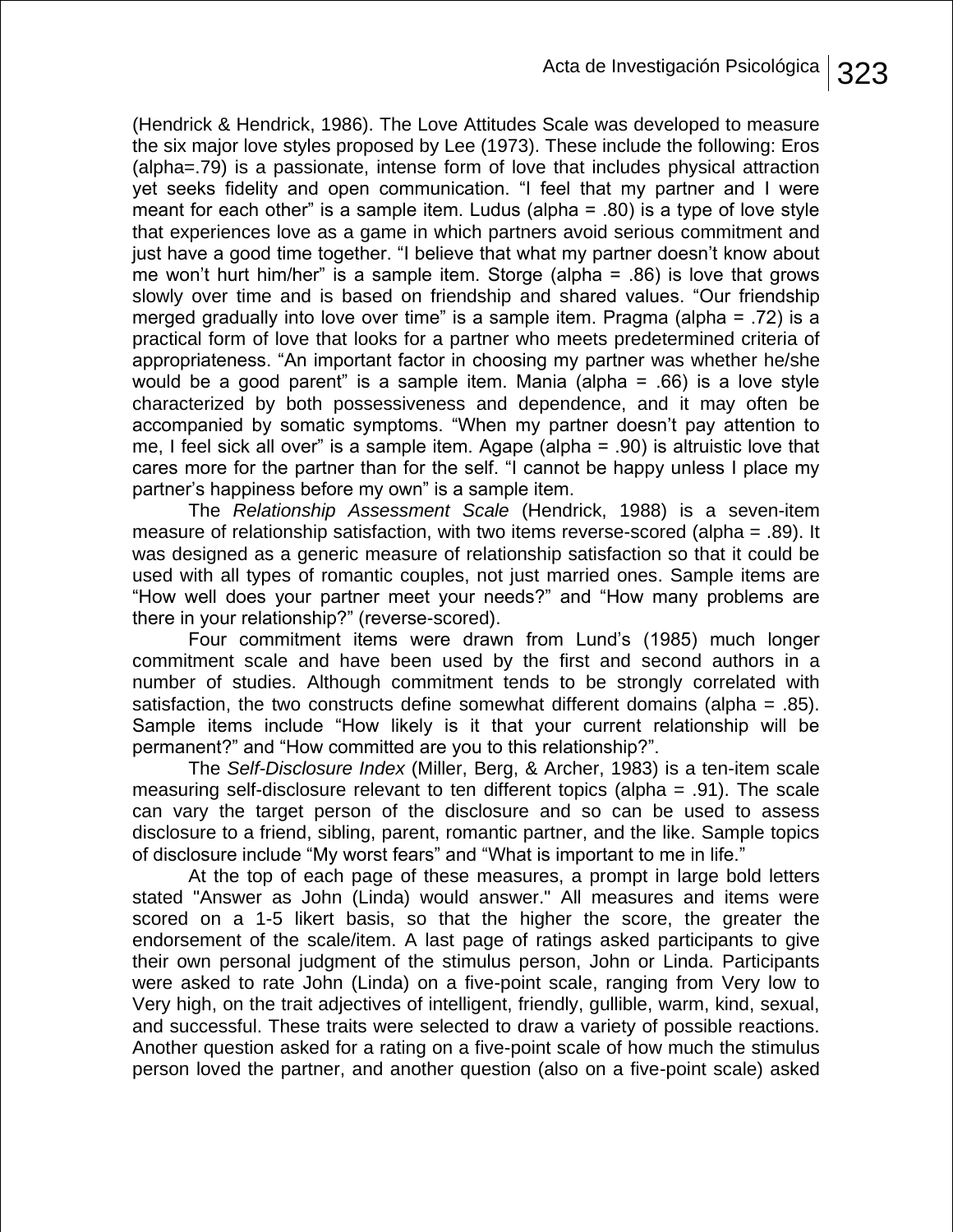for an estimate of how often the couple had sex. A final page asked research participants for basic demographic information.

Since the instructions asked the participants to role-take the viewpoint of either John or Linda, it was reasonable that they retained that role set when making their ratings (reinforced by prompts at the top of each page). At the same time, we wanted to see if participants' *personal* judgments might be different from their *role* judgments. Ideally, we might have manipulated this variable, but the number of participants required would have been unwieldy. Thus, we settled for a few trait ratings of the stimulus persons from the participants' own perspective.

## **Results**

Assuming our reasoning about the implicit nature of respect as a ground for close relationships was correct, we predicted strong effects from varying the level of respect for partner, both for participants' role-taking ratings of the partner and for participants' own personal trait ratings of John (or Linda). The two types of ratings could have diverged widely, but we did not expect that outcome.

To assess this basic issue, a  $2 \times 2 \times 2$  analysis of variance was conducted to examine the three main effects and four interactions (seven effects in all) between participant gender, stimulus person gender, and level of respect for each of 18 relationship variables and personality traits. The analysis of most interest was the main effect of level of respect. But first we should note that for the other 108 effects for the 18 measures, only eight effects were significant: five main effects for gender of participants, two main effects for stimulus person, and one three-way interaction. We consider these eight effects briefly later.

The main effect of level of respect was the most interesting. This main effect was significant for 15 of the 18 total variables. The means and F-ratios are shown in tables 1 and 2. Only the trait word "gullible," the love style of Pragma, and how often the couple had sex failed to achieve significance for the manipulation of level of respect.

Table 1 indicates that for the love attitude scales (LAS) there was greater endorsement of passionate, friendship, possessive, and altruistic love in the high respect condition than in the low respect condition, and there were comparable findings for relationship satisfaction (RAS), commitment, and self-disclosure as well. These findings all supported Hypothesis 1. The game-playing love style of Ludus showed reverse findings, supporting Hypothesis 2. The mean was 3.07 in the moderately low respect condition, but only 2.10 in the extremely high respect condition. Thus, Hypothesis 2 was also supported.

The trait ratings shown in table 2 showed the expected results, with one exception. Means for four of the seven personality traits (intelligent, friendly, warm, kind) were above 4.0 in the "extremely high respect" condition, and "successful," at 3.96 approached 4.0. "Gullible" may have been poorly chosen by us. It is also possible that many participants were not clear on the meaning of this trait.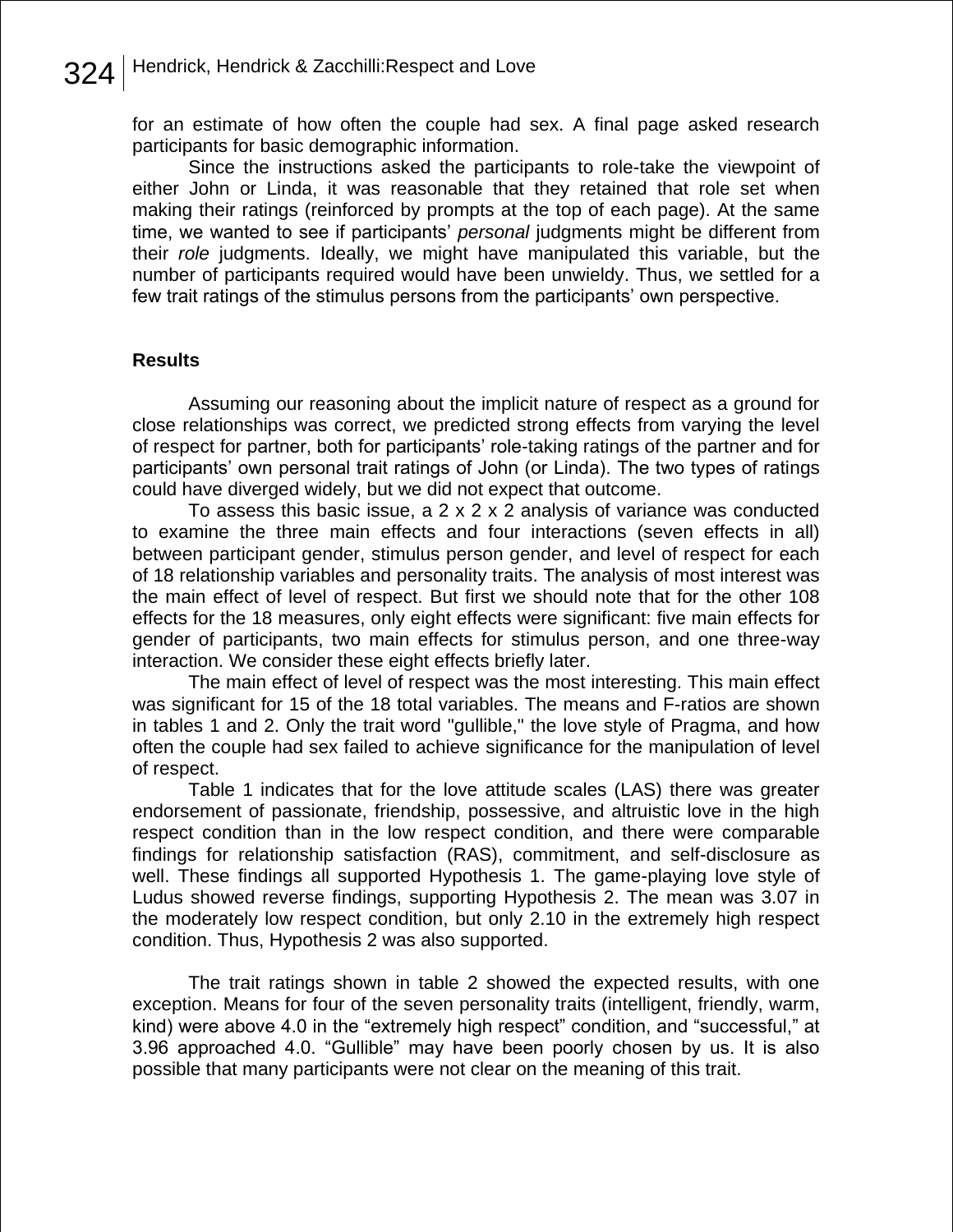Table 1

| Measure           |               | <b>Moderately Low</b><br>Respect | <b>Extremely High</b><br>Respect | F-ratio  |
|-------------------|---------------|----------------------------------|----------------------------------|----------|
| <b>LAS</b>        |               |                                  |                                  |          |
|                   | Eros          | 3.71                             | 4.46                             | 100.97** |
|                   | Ludus         | 3.07                             | 2.10                             | 83.27**  |
|                   | <b>Storge</b> | 3.14                             | 3.67                             | 22.75**  |
|                   | Pragma        | 3.13                             | 3.28                             | 2.43     |
|                   | Mania         | 2.86                             | 3.09                             | $6.22*$  |
|                   | Agape         | 2.84                             | 3.82                             | 93.46**  |
| <b>RAS</b>        |               | 3.29                             | 4.32                             | 200.96** |
| Commitment        |               | 3.38                             | 4.35                             | 120.65** |
| <b>Disclosure</b> |               | 3.67                             | 4.18                             | 32.34**  |

*Means and F-Ratios for Respect Conditions for Participants' Role-Taking Perspective of John or Linda in Rating Partner on Relational Measures \_\_\_\_\_\_\_\_\_\_\_\_\_\_\_\_\_\_\_\_\_\_\_\_\_\_\_\_\_\_\_\_\_\_\_\_\_\_\_\_\_\_\_\_\_\_\_\_\_\_\_\_\_\_\_\_\_\_\_\_\_\_\_\_\_\_\_\_*

*Note*: LAS = Love Attitudes Scale; RAS = Relationship Assessment Scale; Disclosure =

Self-Disclosure Inventory. Means could range from 1.00 to 5.00, and the higher the mean, the more of the variable attributed to John or Linda.

\*\*  $p < .01$ .  $p < .02$ .

―Sexual‖ showed results counter to our expectation. Participants rated John or Linda higher on "sexual" in the "moderately low respect" condition ( $M = 3.95$ ) than in the "extremely high respect" condition ( $M = 3.58$ ). Without having any other context than the word "sexual," participants apparently assumed a negative connotation for that trait.

The results for "How much does John (Linda) actually love Linda (John)" were interesting. Participants role-taking either John or Linda attributed much more love for the partner in "extremely high respect" (4.59) than in "moderately low respect  $(M = 2.81)$ . This result suggests that degree of love and respect were linked closely for participants in making their attributions.

Hypothesis 3 was largely supported. With the exceptions of "gullible" and "sexual," mean ratings on the other traits met expectations.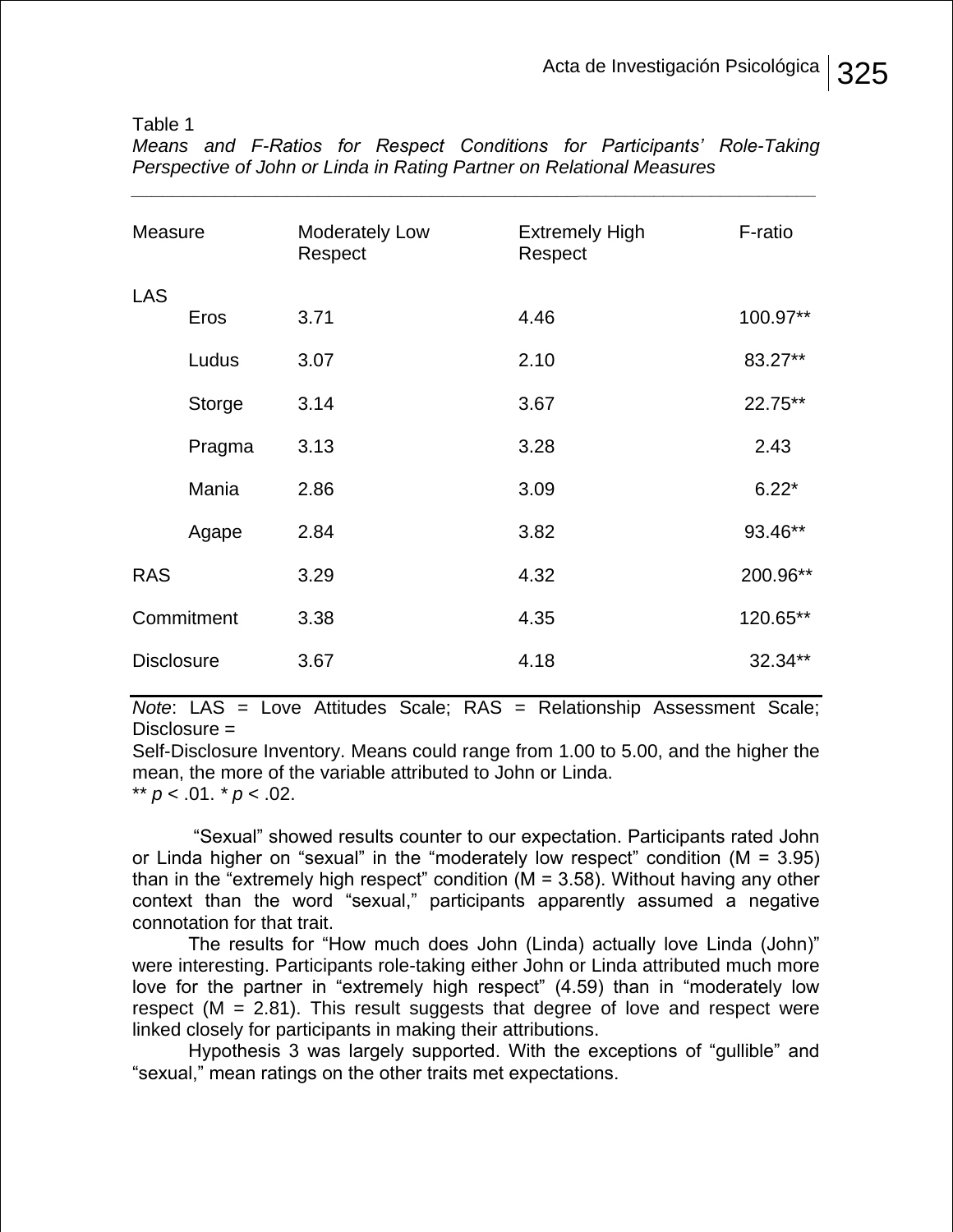Table 2

*Means and F-Ratios for Respect Conditions for Participants' Trait Ratings of Stimulus persons* 

\_\_\_\_\_\_\_\_\_\_\_\_\_\_\_\_\_\_\_\_\_\_\_\_\_\_\_\_\_\_\_\_\_\_\_\_\_\_\_\_\_\_\_\_\_\_\_\_\_\_\_\_\_\_\_\_\_\_\_\_\_\_\_\_\_\_

| Trait          | <b>Moderately Low</b><br>Respect | <b>Extremely High</b><br>Respect | F-Ratio |
|----------------|----------------------------------|----------------------------------|---------|
| Intelligent    | 3.52                             | 4.02                             | 34.64*  |
| Friendly       | 3.54                             | 4.36                             | 75.23*  |
| Gullible       | 2.86                             | 3.05                             | 2.43    |
| Warm           | 2.96                             | 4.08                             | 113.23* |
| Kind           | 3.06                             | 4.27                             | 136.98* |
| Sexual         | 3.95                             | 3.58                             | 13.23*  |
| <b>Success</b> | 3.56                             | 3.96                             | 18.54*  |
| Love           | 2.81                             | 4.59                             | 258.40* |
| Have sex       | 2.29                             | 2.42                             | 1.15    |

*Note:* Means could range from 1.00 to 5.00, and the higher the mean, the more of the trait attributed to John or Linda.

 $^*p$  < .01.

Additional effects. In addition to the main effect of level of respect for ―sexual‖ (discussed above), the main effects of stimulus person and participant gender were also significant for "sexual." John  $(M = 3.89)$  was rated as more "sexual" than Linda (M = 3.64),  $F(1,307) = 4.95$ ,  $p < .05$ . Also, the males' mean rating of "sexual" ( $M = 3.91$ ) was significantly higher than the females' mean rating  $(M = 3.62)$ ,  $F(1, 307) = 8.47$ ,  $p < .05$ . Thus, all three pairs of means appear to be in line with stereotypical attitudes about male sexuality as compared to female sexuality.

For the other four significant main effects of participants' gender, female means were higher than male means for Pragma and Commitment, but the reverse was true for Mania and Agape. No clear interpretation of these differences is apparent, and they may be chance effects.

As noted, there was no main effect of respect for "gullible." However, Linda was rated as more "gullible" than John  $F(1, 307) = 5.23$ ,  $p < .05$ . Women may be stereotyped as more "gullible" than men, or this may also be a chance finding.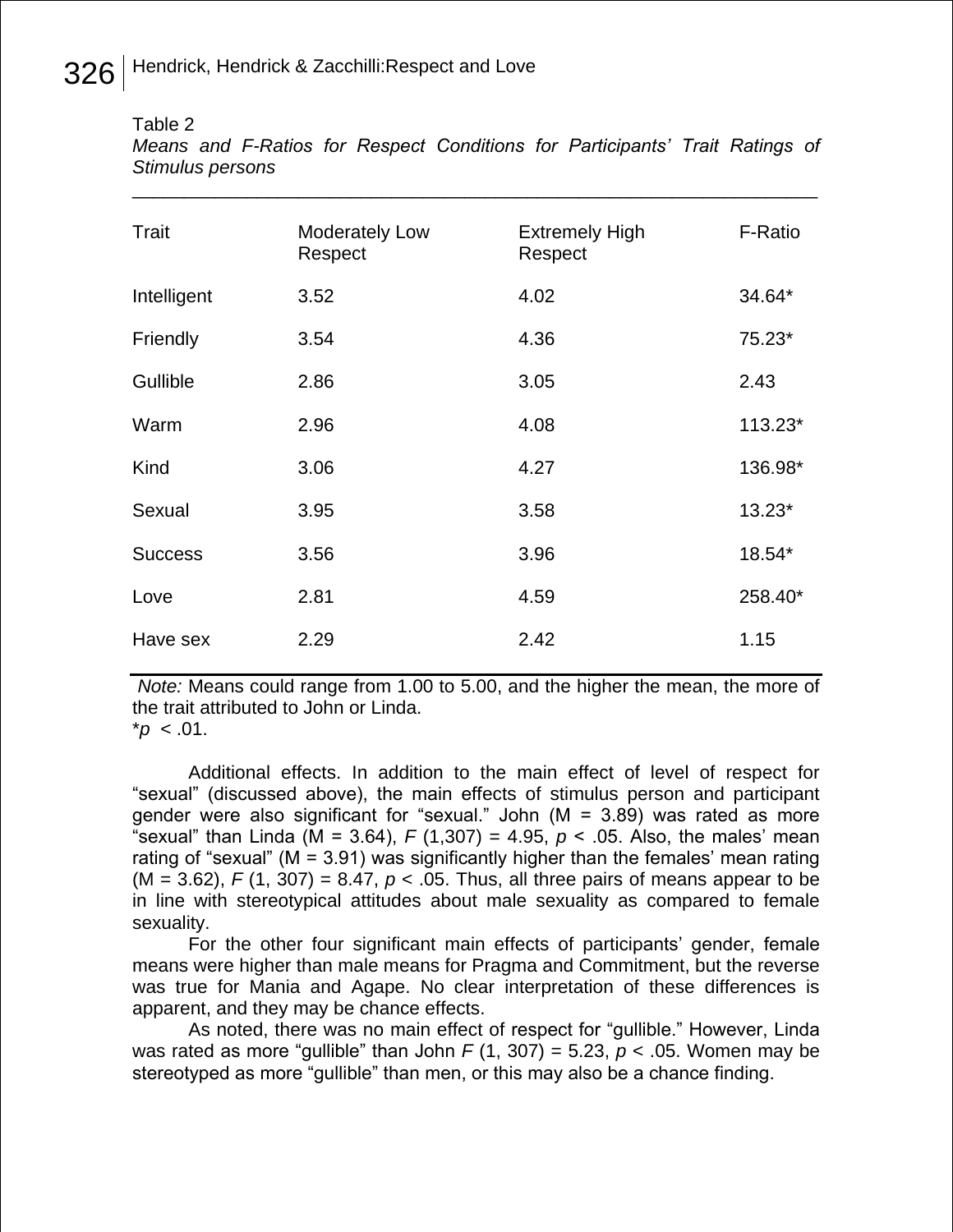The only significant interaction was a triple interaction for "kind," and it was marginally significant,  $F(1, 307) = 4.58$ ,  $p < .05$ . We believe this interaction is best attributed to chance.

## **Discussion**

A scan of tables 1 and 2 suggests that the participants did not distinguish between rating from a personal point of view, versus taking the role of John or Linda. The power of the manipulation of respect simply overrode any niceties of possible viewpoints.

Although the findings largely supported the hypotheses as expected, they were in some ways even more powerful than we had supposed. Of course there was no "neutral "control group to be compared to the high respect and low respect groups. However, it is very likely that a "neutral" respect rating would still have a negative connotation and thus be a negative manipulation. The means for extremely high respect were comparable to means for other data collections for the relational variables. The data for the moderately low respect condition suggest that participants formed a highly negative impression of a stimulus person who (a) sees the partner every day, (b) expresses love for the partner, and (c) is planning a longterm future with the partner, but has only "moderately low respect" for the partner. The juxtaposition does not make sense for common sense psychology. These ratings support our reasoning that a rating of moderately low respect is a violation of what it means to love one's partner in a close romantic relationship. Love implies respect in a loving relationship.

This research presents evidence that respect may be foundational in the sense that respect is implicitly assumed to be a facet of close relationships, and perhaps all relationships that have a positive tone. If respect is part of the "deep background" of most relationships, that fact would explain why it has been understudied. Respect in relationships is so omnipresent that no one thought to study it, at least before Frei and Shaver (2002).

Implicit in the design of the study was the idea that people expect respect to be equal, mutual, and reciprocal between romantic partners. Such reciprocity and mutuality was at least implied by several philosophers and was proposed by Hendrick and Hendrick (2006) as one of the two underlying substrates of Lawrence-Lightfoot's (2000) six dimensions of respect. The current study did not address the question of mutuality, other than just assuming it, so future research should address directly the matter of mutuality.

Respect is used in many relational senses. We have examined only one kind of relationship, a romantic one that has expectations of caring/supportiveness and equality/mutuality. But respect is also used for other, more formal role relations, such as respecting one's boss, teacher, mentor, etc. Does the superior equally respect the inferior in such examples? We do not know, but we think it is an important research question. Stated more formally, how does respect operate in relationships that are asymmetrical in terms of formality, status, and power? We believe that respect in such relationships deserves careful study. After all, half of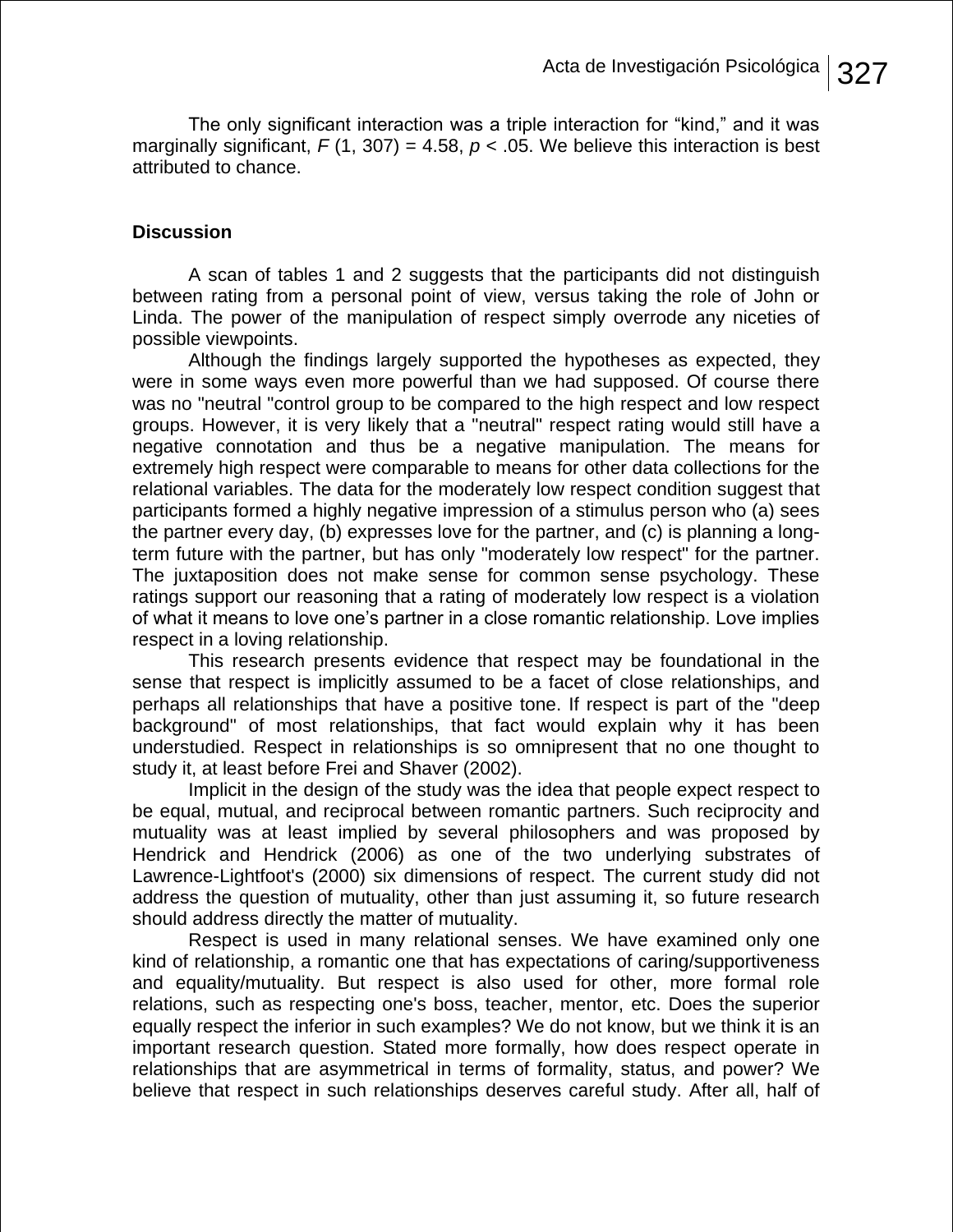our life is spent within the loving mutuality of a partner and home, and the other half is spent within various organizations with complex networks of mutuality and asymmetry. We would expect the rules for giving and receiving respect to be equally complex within such organizations.

 It is entirely possible to have read the paper carefully to this point and ask ―so what?‖ We would posit that the basic question that was answered was what happens when a deeply held assumption is violated, in this case our conjecture that respect plays a foundational role in the meaning of romantic love. No law required that the results turn out the way they did it could have been otherwise. But it was not. Our participants had implicit but deep expectations of how persons in close – in this case romantic – relationships should relate to each other, and when those expectations were violated, participants responded accordingly (see Garfinkel, 1967, for an ethnomethodological analog to our study).

 Of course we do not presume that findings such as these would be invariant across cultures, although respect as a fundamental value seems to be relatively invariant (Hendrick et al., 2010). For societies that have arranged marriages and/or very formal marital roles, the link between respect and love may be weak initially. Most likely, such marital relations begin with mutual respect for the roles involved (i.e., wife and husband), and feelings of love develop over time. So, in this sense respect comes first, followed by love. In contrast, western norms prescribe "falling in love" as a basis for marriage. Implicit in the love contract is the norm that respect for the partner develops as love develops. The two are intertwined. When respect fails to develop or is too low, the relationship is devalued by onlookers. However, we note that today's linkage of love with respect is an historical contingency and has been otherwise in past eras.

In conclusion, if Taylor (1989) is correct that respect functions both as an ordinary variable and as a meta-variable, and that we are constantly in situations where respect is given and received, then respect must be studied carefully and broadly. Giving and receiving of respect is often unconscious, operating implicitly as deep background, or, said differently, operating as a meta-variable. We believe that a broad approach to the study of respect will be of benefit both to the study of close relationships, and to the sociological study of the structure of institutions.

### **References**

Alper, G. (2005). Voices from the unconscious. *Journal of Loss and Trauma, 10,* 73- 81.

Darwall, S. (1977). Two kinds of respect. *Ethics, 88,* 36-49.

- Duck, S. (2008). A past and a future for relationship research. *Journal of Social and Personal Relationships*, *25,* 189-200.
- Feeney, J. A., Noller, P., & Ward, C. (1997). Marital satisfaction and spousal interaction. In R. J. Sternberg & M. Hojjat (Eds.), *Satisfaction in close relationships (*pp. 160-189). New York: Guilford.